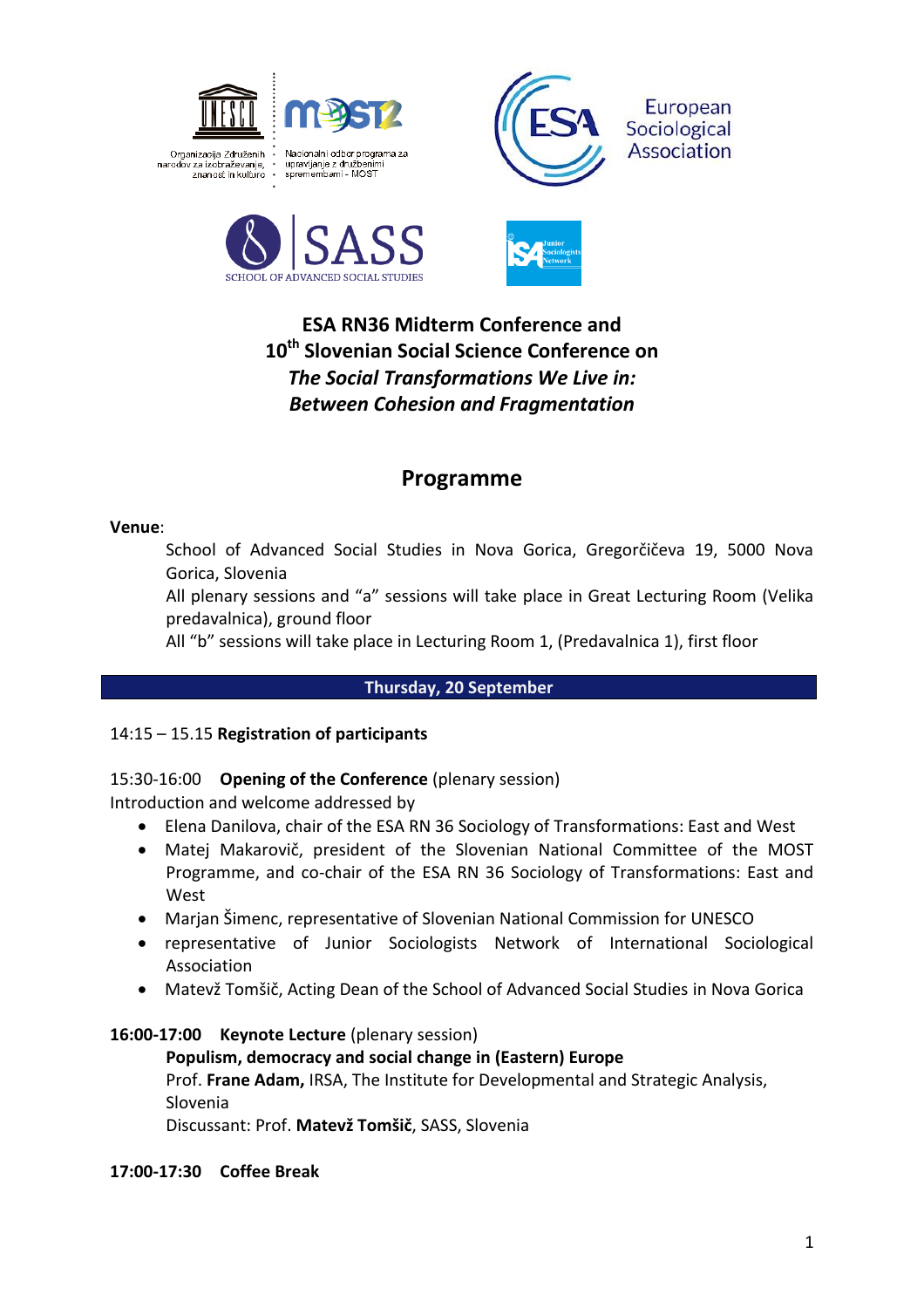|                                                                                                             |  | 17:30-19:30 Parallel Session 1a: Democracy, Voting and Discourses<br>Moderator: Matej Makarovič                                                                                      |  |  |  |  |
|-------------------------------------------------------------------------------------------------------------|--|--------------------------------------------------------------------------------------------------------------------------------------------------------------------------------------|--|--|--|--|
| <b>Tadeusz Szawiel</b>                                                                                      |  | The populist right parties voter: predictors of voting for populist<br>right parties in EU countries                                                                                 |  |  |  |  |
| Dadiana Chiran                                                                                              |  | Rationality and cultural effects in party preference in CEEC's:<br>contingency on retrospective economic evaluation and Florida<br>effects of party agenda setting                   |  |  |  |  |
| Marina Makarova                                                                                             |  | The Discourse of Anti-corruption Civil Society in Russia                                                                                                                             |  |  |  |  |
| Loktionova Dinara                                                                                           |  | Public budget: Direct democracy's tool in action?                                                                                                                                    |  |  |  |  |
| Parallel Session 1b: Crossing Borders and Boundaries I.<br>17:30-19:30<br>Moderator: Agnieszka Kolasa-Nowak |  |                                                                                                                                                                                      |  |  |  |  |
| Tamara Besednjak Valič<br>Erika Džajić Uršič                                                                |  | Addressing economic fragmentation in regional tourism and<br>gambling tourism: modelling new forms of tourism<br>development                                                         |  |  |  |  |
| Svitlana Buko                                                                                               |  | Cross-border cooperation of small and medium businesses<br>(SMEs): business characteristics, regional perceptions and the<br>probability of success on the Italian-Slovenian border. |  |  |  |  |

#### **20:00 Dinner (hosted by SASS)**

#### **Friday, 21 September**

**9:00-9:45 Keynote Lecture** (plenary session)

 **The fragmentation of the state and economy in the age of neutralization and depoliticization**

Dr. **Martin Mendelski,** Max Planck Institute for the Study of Societies in Cologne, Germany

**9:45-10:30 Keynote Lecture** (plenary session)

 **Breaking the Mould?: Eastern Europe, alternative food practices and the unequal knowledge production** Dr. **Petr Jehlicka,** The Open University, UK

**10:30-11:00 Coffee Break**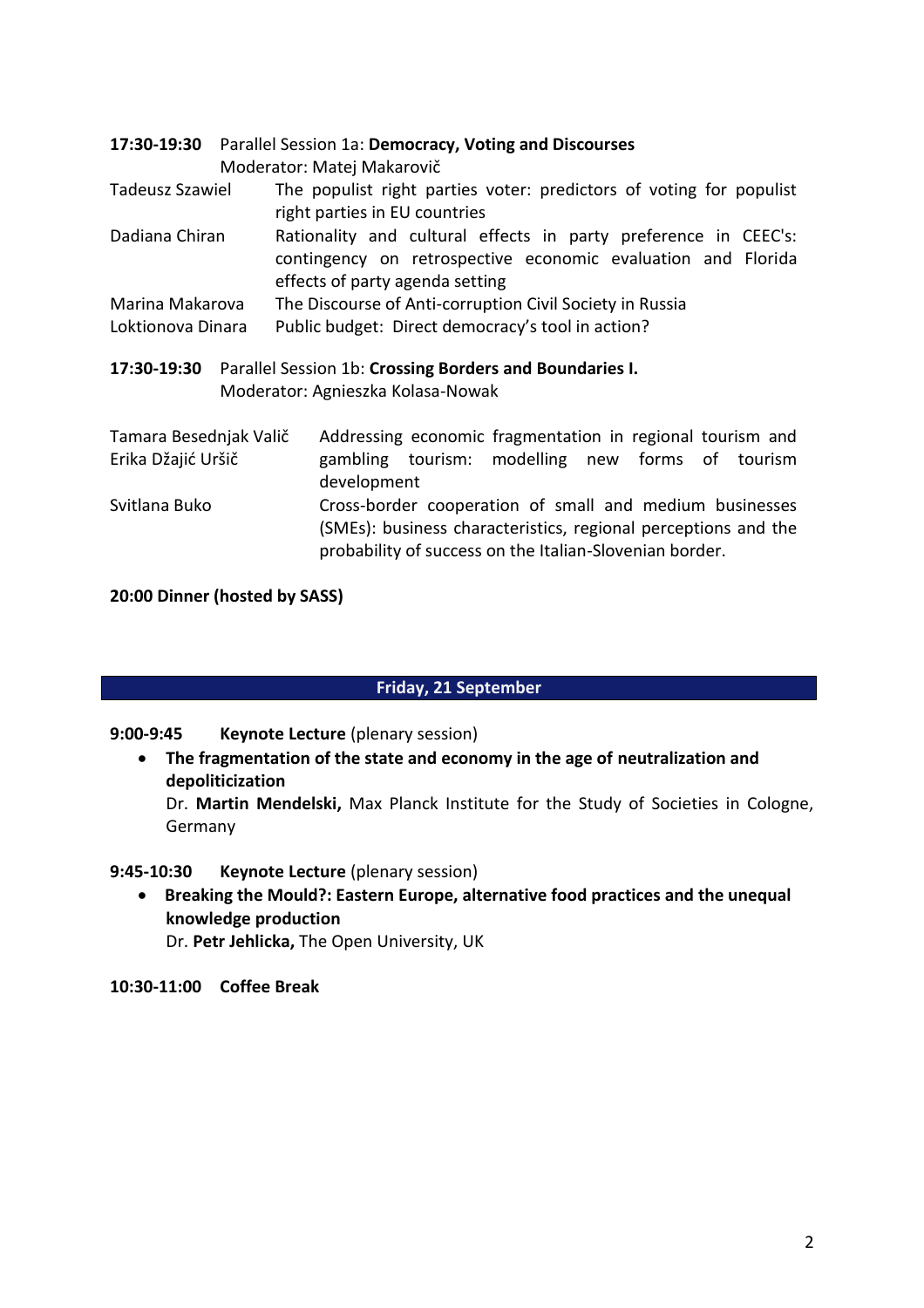|                       | 11:00-13:00 Parallel Session 2a: Social Morphogenesis |                                                                       |  |  |  |  |
|-----------------------|-------------------------------------------------------|-----------------------------------------------------------------------|--|--|--|--|
|                       |                                                       | Moderator: Elena Danilova                                             |  |  |  |  |
| Marju Lauristin,      |                                                       | Morphogenetic analysis of social transformation: the Estonian case    |  |  |  |  |
| Peeter Vihalemm       |                                                       |                                                                       |  |  |  |  |
| Triin Vihalemm,       |                                                       | Personal Time Use Capability as a Social Transformation               |  |  |  |  |
| Marju Lauristin       |                                                       | Mechanism                                                             |  |  |  |  |
| Zaheer Ali            |                                                       | Religion as a force of change: An exploratory study of how            |  |  |  |  |
|                       |                                                       | systematic Islamization of Pakistan impacted its religious minorities |  |  |  |  |
| Zenonas Norkus        |                                                       | Theorizing Modern Social Restorations: a Comparison of Social and     |  |  |  |  |
|                       |                                                       | <b>Ecological Restorations</b>                                        |  |  |  |  |
| Tea Golob,            |                                                       | Transformations of Reflexivity in Slovenia: Measurement, Change       |  |  |  |  |
| Matej Makarovič       |                                                       | and Social Contexts                                                   |  |  |  |  |
|                       |                                                       |                                                                       |  |  |  |  |
| 11:00-13:00           |                                                       | Parallel Session 2b: Crossing Borders and Boundaries II.              |  |  |  |  |
|                       |                                                       | Moderator: Svitlana Buko                                              |  |  |  |  |
| Dong, Jessie          |                                                       | Mapping the Integration of Refugees through Space and Time: A         |  |  |  |  |
|                       |                                                       | Study on Refugee Walking Tours in Berlin                              |  |  |  |  |
| Dr. Irena Veljanova   |                                                       | Medicalised borders:<br>Exploring the role of the medical             |  |  |  |  |
|                       |                                                       | profession as agents of border control in contemporary                |  |  |  |  |
|                       |                                                       | Australia                                                             |  |  |  |  |
| Natalia Chrobak       |                                                       | Migration of Ukrainians to Poland: Who, Where, How -                  |  |  |  |  |
|                       |                                                       | immigration law and economics                                         |  |  |  |  |
| Marta Cobel-Tokarska, |                                                       | Refugees unwelcome. Poles challenged by the immigration crisis        |  |  |  |  |
| Marcin Dębicki        |                                                       | (against a background of other Central European societies)            |  |  |  |  |
|                       |                                                       |                                                                       |  |  |  |  |
|                       |                                                       |                                                                       |  |  |  |  |

# **13:00-15:00 Lunch Break (Buffet Lunch)**

| 15:00-17:00                                                                | Moderator: Tadeusz Szawiel       |                                                                                                                                                                             |                       | Parallel Session 3a: Political Culture and Power         |  |  |           | Fragmentation of security provision as a tool to remain in power: |     |
|----------------------------------------------------------------------------|----------------------------------|-----------------------------------------------------------------------------------------------------------------------------------------------------------------------------|-----------------------|----------------------------------------------------------|--|--|-----------|-------------------------------------------------------------------|-----|
| Janja Mikulan Kildi                                                        |                                  |                                                                                                                                                                             | case study of Lebanon |                                                          |  |  |           |                                                                   |     |
| Petra Kleindienst<br>Anna Turner,<br>Marcin W. Zielinski<br>Matevž Tomšič, |                                  | Integrating the human dignity concept into the educational process<br>Online Surveillance in Everyday Life - do we really care? Google Big<br>Data in European perspective. |                       |                                                          |  |  |           |                                                                   |     |
| Petra Kleindienst                                                          |                                  |                                                                                                                                                                             |                       | Political elites and post-communist transitional justice |  |  |           |                                                                   |     |
| 15:00-17:00                                                                | <b>Moderator: Zenonas Norkus</b> |                                                                                                                                                                             |                       | Parallel Session 3b: Social Inequality and Mobility      |  |  |           |                                                                   |     |
| Andrej Raspor,<br>Andrej Šumer,<br>Darko Lacmanović,<br>Bojan Macuh        |                                  | Slovenia                                                                                                                                                                    |                       |                                                          |  |  |           | Contextualizing successful aging: Role of retired societies in    |     |
| Arkadiusz Peisert                                                          |                                  |                                                                                                                                                                             | Play of Interests     |                                                          |  |  |           | Incarceration of Poverty in Poland as an Unforeseen Result of the |     |
| Elena Danilova                                                             |                                  | Zero-                                                                                                                                                                       |                       | or variable-sum models                                   |  |  | of social | inequality                                                        | and |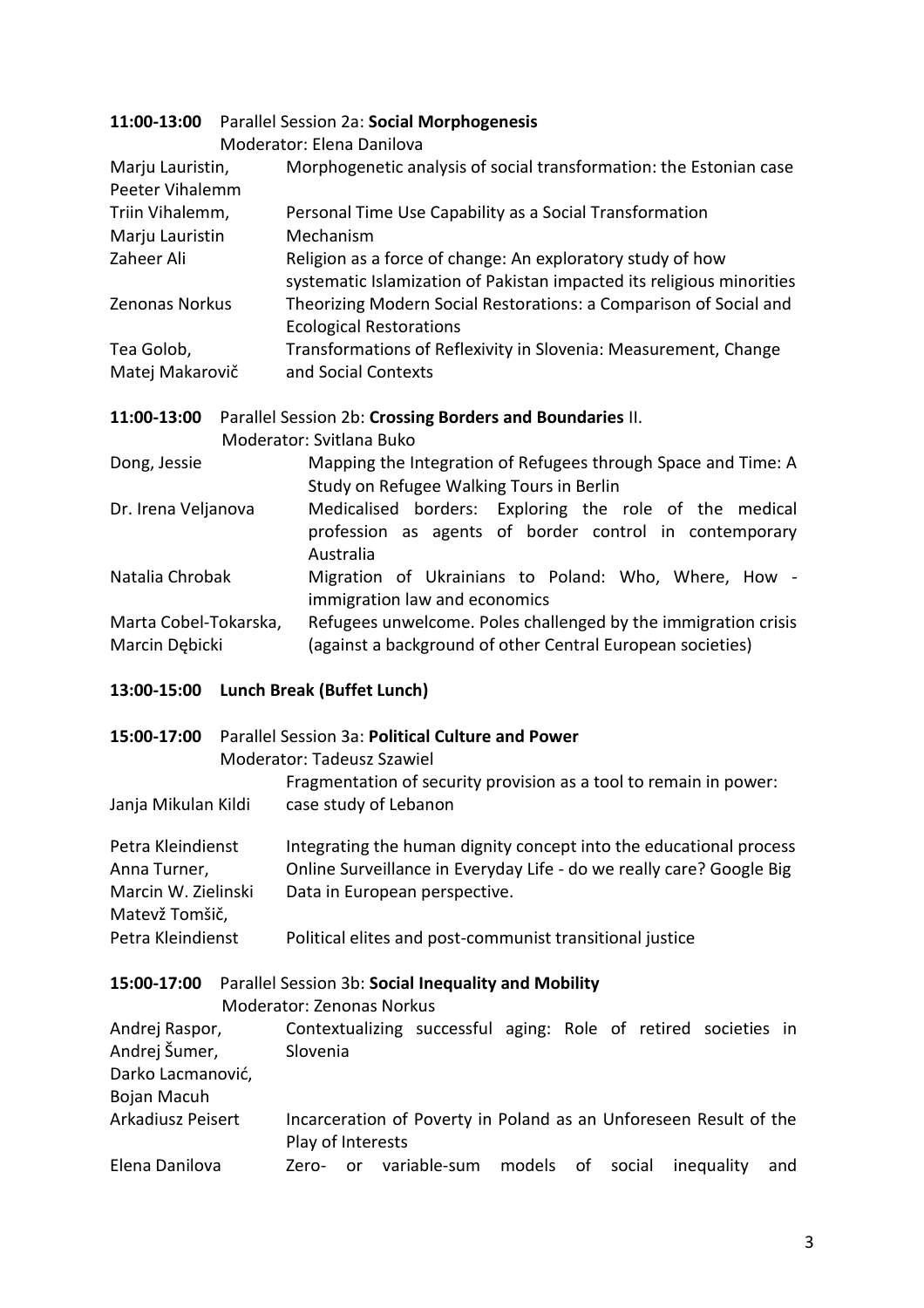## transformative change in Russia and China

**17:00-17:30 Coffee Break**

| 17:30-19:30                                                                      | Parallel Session 4a: Children, Youth and Education<br>Moderator: Tea Golob |                                                                                                                   |  |  |  |
|----------------------------------------------------------------------------------|----------------------------------------------------------------------------|-------------------------------------------------------------------------------------------------------------------|--|--|--|
| Mateja Rek                                                                       |                                                                            | Teaching preschool children to be media literate: the case of<br>Slovene kindergartens                            |  |  |  |
| Jan Klusáček                                                                     |                                                                            | The reversal of the gender gap in education and thoughts about<br>breaking up                                     |  |  |  |
| Krystyna Ewa<br>Siellawa-Kolbowska                                               |                                                                            | Young generations and/for social cohesion (or fragmentation?):<br>Case Poland                                     |  |  |  |
| Orekhovskaya Natalia                                                             |                                                                            | Youth in the Global World                                                                                         |  |  |  |
| Veronika Kalmus,<br>Mai Beilmann,<br>Jakub Macek,<br>Alena Macková,<br>Jan Šerek |                                                                            | Youth in the Kaleidoscope: Civic Participation Types in Estonia<br>and the Czech Republic                         |  |  |  |
|                                                                                  |                                                                            | 17:30-19:30 Parallel Session 4b: Questioning European Integration<br>Moderator: Peeter Vihalemm                   |  |  |  |
| Krzysztof Kosela                                                                 |                                                                            | Fragmentation of Polish society reflected in social identifications -<br>the analysis of 20-year trends           |  |  |  |
| Nicolae Pepene,<br>Florin Nechita,<br>Catalina Ionela<br>Rezeahu                 |                                                                            | Interpreting Recent Past Becomes a Cohesive Strategy for Central<br>and Eastern European cities                   |  |  |  |
| Tomáš Kostelecký                                                                 |                                                                            | Why Czechs are one of the most euro-sceptical nations within the<br>European Union? In search for an explanation. |  |  |  |

## **20:00- Reception for participants (hosted by the MOST National Committee at the Slovenian National Commission for UNESCO)**

# **Saturday, 22 September**

| $9:00-11:00$           | Parallel Session 5a: Social Fragmentation |                                                                                                    |  |  |  |  |
|------------------------|-------------------------------------------|----------------------------------------------------------------------------------------------------|--|--|--|--|
|                        |                                           | Moderator: Arkadiusz Peisert                                                                       |  |  |  |  |
| Huidi Ma               |                                           | Can "The Belt and Road" Suffice for the Integrating the                                            |  |  |  |  |
|                        |                                           | Fragmented World?                                                                                  |  |  |  |  |
| Uroš Šuvakovic         |                                           | Fragmentation and cohesion as two faces of globalism                                               |  |  |  |  |
| Agnieszka Kolasa-Nowak |                                           | Fragmented society or fragmented picture? Polish society in<br>recent sociological studies         |  |  |  |  |
| Lia (Lika) Tsuladze    |                                           | Politicizing Civic Activism: Exclusion, Division and Fight for the<br>Right to the City in Georgia |  |  |  |  |